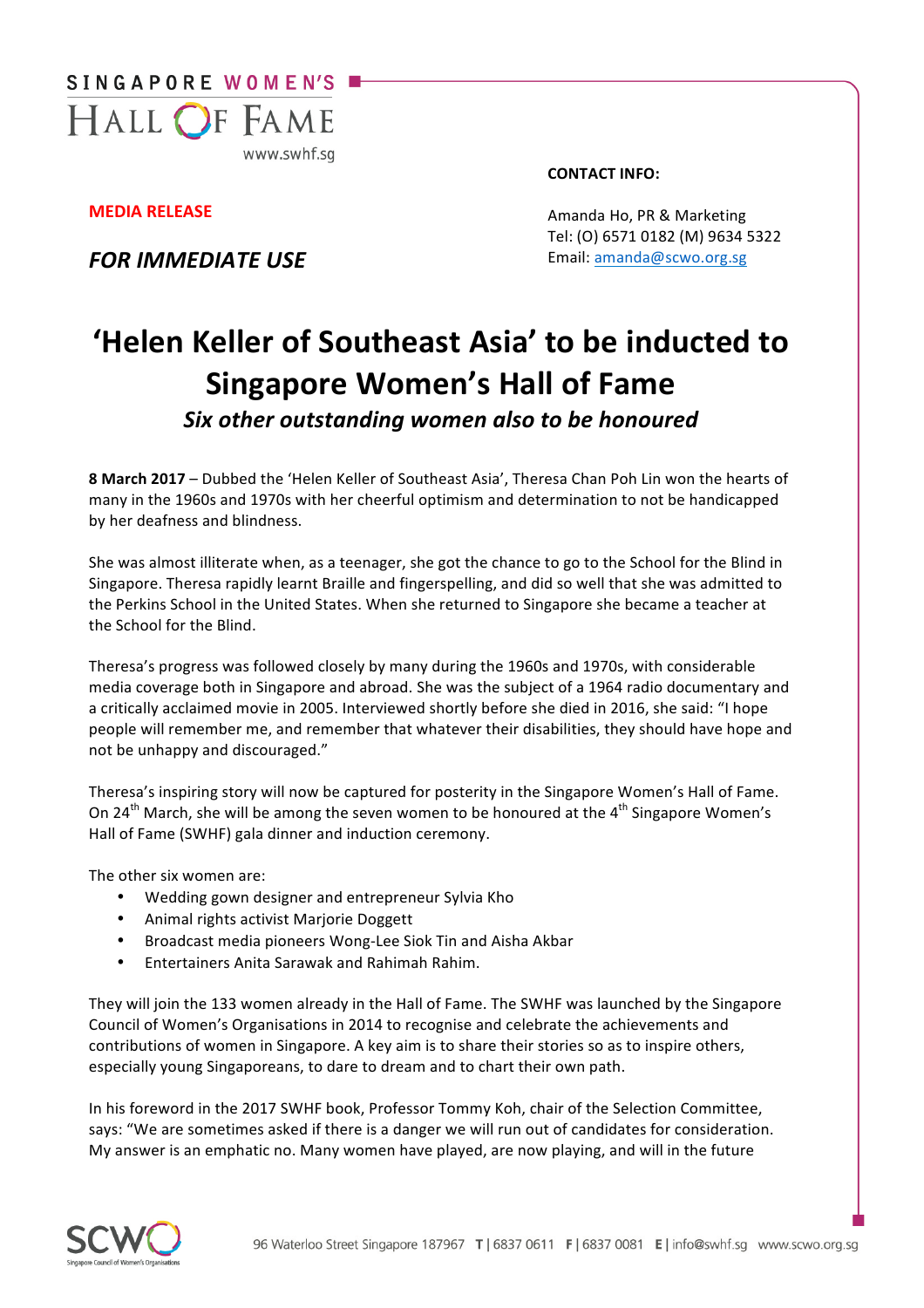

continue to play, vital roles in Singapore's progress and development. There will never be a shortage of inspiring women for induction to the Hall of Fame."

At the gala dinner on 24<sup>th</sup> March at the Shangri-La Hotel, SCWO patron Mrs Mary Tan will present each of the seven women, or their representative, with *The Flame*, a trophy that symbolises the vitality of the women in the Hall of Fame and the torch of inspiration that is passed from one generation to another.

Guests at the event will include Hall of Famers, women parliamentarians, foreign diplomats, senior civil servants, and representatives of SCWO's member organisations. The SWHF gala dinner and induction ceremony is held every March to mark International Women's Day.

Short profiles of the seven women and some key facts about the SWHF are attached.

#### **About SCWO**

The Singapore Council of Women's Organisations (SCWO) is the national coordinating body of women's organisations in Singapore. Our 58 member organisations represent more than 600,000 women in Singapore. Incorporated in March 1980, the SCWO serves to bring together the various organisations, clubs, committees, groups and women leaders, with the goal of creating a national movement. It seeks to promote the ideals of "Equal Space, Equal Voice and Equal Worth" for women in Singapore.

 $-$ ########

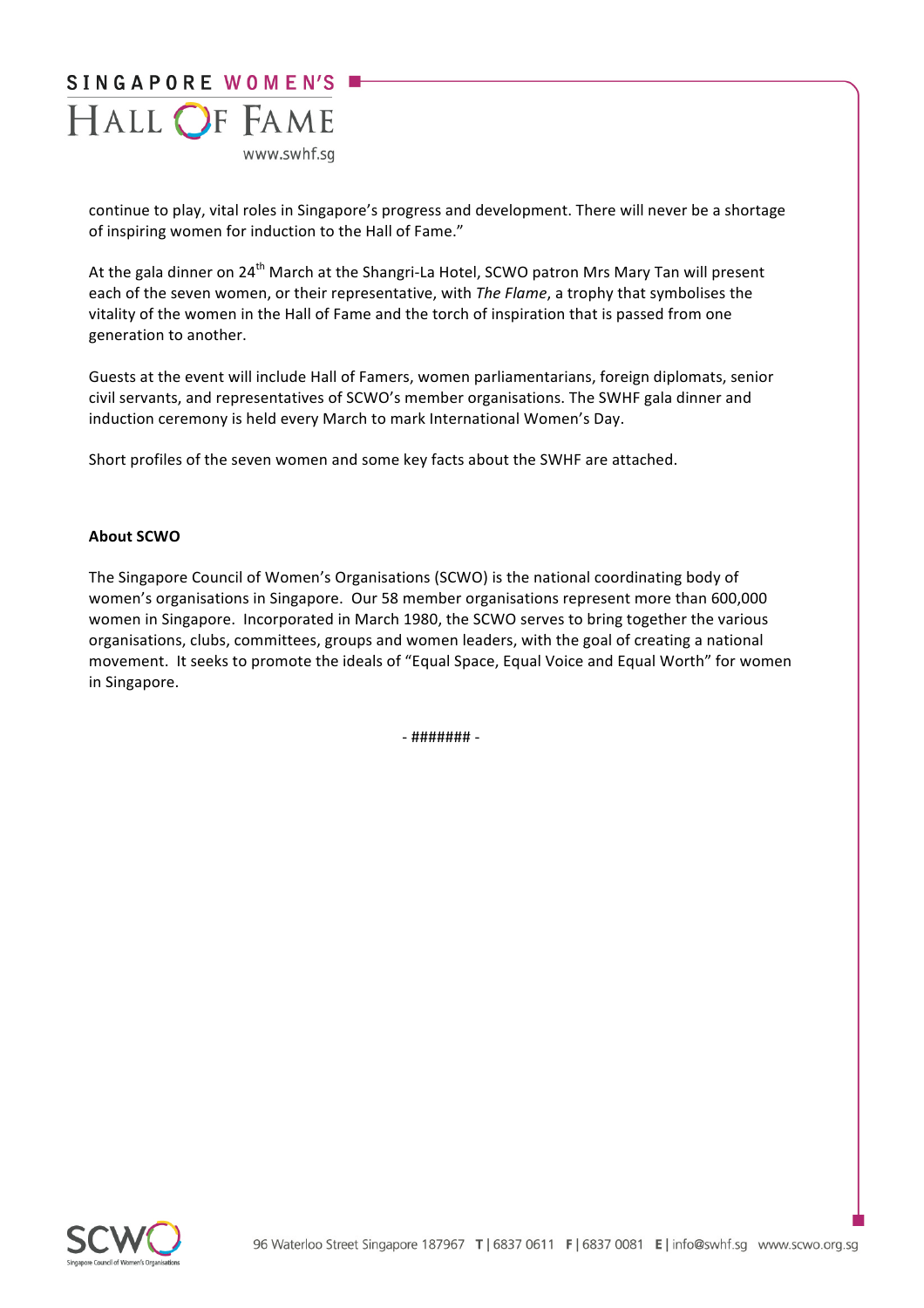## **SYLVIA KHO Pioneering bridal gown designer and entrepreneur**

#### **Born 1917 Died 2013**

It was a dressmaking hobby that, after World War II, became a small home-based enterprise. By the 1970s Sylvia Kho was the doyenne of Singapore's bridal business with four boutiques across the island. She designed the most exquisite wedding gowns and made them with luxurious laces from Europe. Born in 1917 to Peranakan parents in Selangor, Malaysia, Sylvia learnt sewing and beadwork from her mother. After attending Methodist Girls School in Singapore, she became a nurse. Just before the Japanese occupation, she joined her fiancé Kho Hock Chiao in Indonesia. Back in Singapore in 1946, she began making dresses and then focussed on wedding gowns. As her business grew, she travelled to Europe and the United States, attending courses in makeup, hairdressing and flower making and sourcing laces and other supplies. She opened her first boutique at Outram Park Shopping Complex in the 1960s, and three in the 1970s. During peak periods, she designed 40 to 50 wedding gowns a month. She always cut the gowns herself. While her clients were mostly well-heeled, including royalty from neighbouring countries, Sylvia saw a need for more affordable weddings and started renting gowns to brides. She closed her business in 1993 when she was 76, but continued to make the occasional gown for customers who sought her out right up until she was 90. She died in 2013 aged 96.

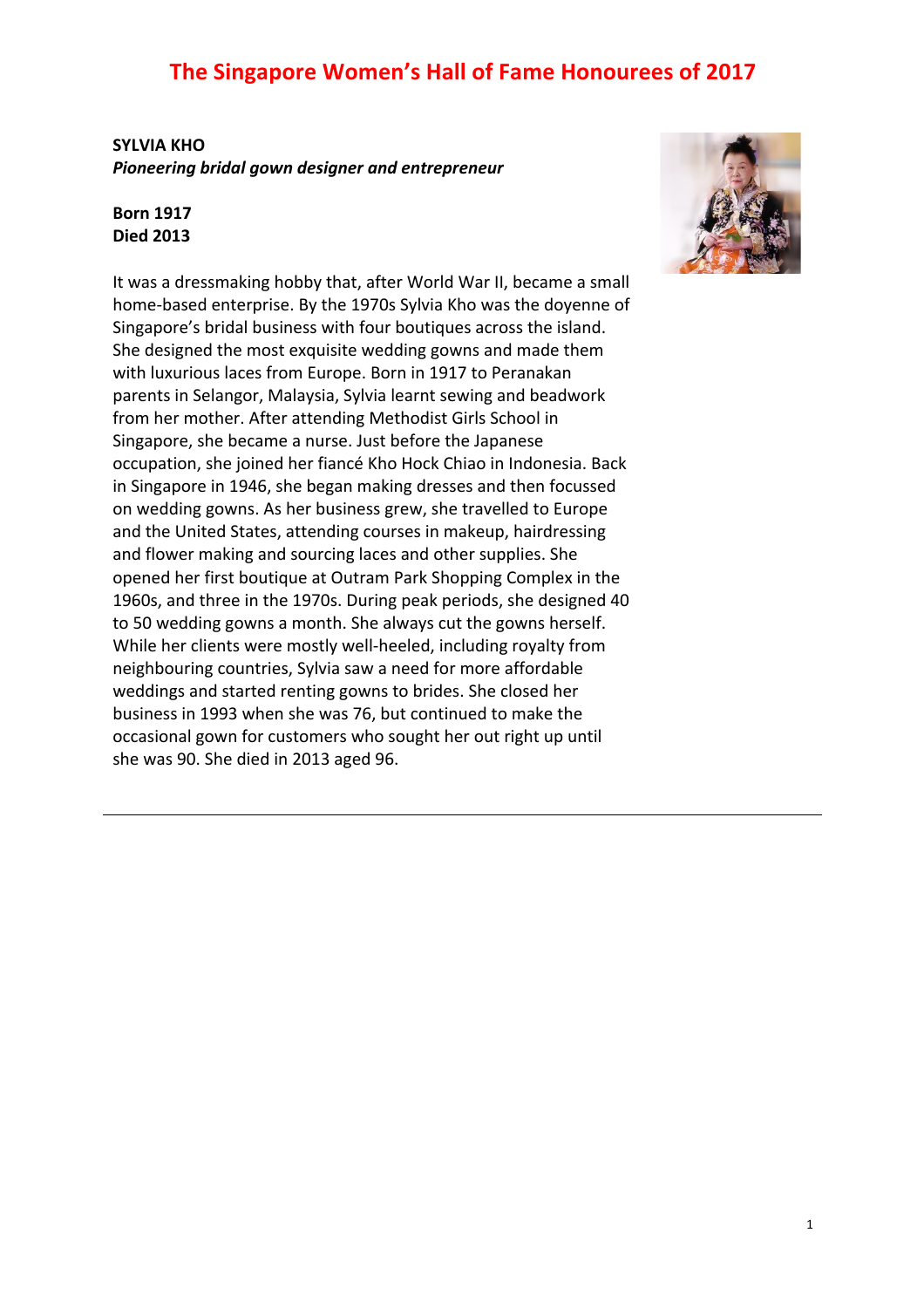**MARJORIE DOGGETT Champion of animal rights** 

#### **Born 1921 Died 2010**

She once disguised herself as a laboratory technician so she could find out how animals were being used for research in laboratories. Marjorie Doggett spent her entire adult life fighting for the rights of animals. Born in 1921 in Sussex, England, Marjorie grew up surrounded by animals on her grandfather's farm. Her activism began when, aged 16, she attended a talk on vivisection and she realised just how much animals suffered at the hands of humans. She moved to Singapore in 1947 with her husband, Victor Doggett, who was posted here by the Royal Air Force. They became Singapore citizens in 1960. Marjorie soon noticed the plight of stray animals and, together with another lady, she began rescuing cats. This was the beginning of the Society for the Prevention of Cruelty to Animals (SPCA). She campaigned ceaselessly, writing many letters to the press over the years on a whole range of animal welfare issues. Marjorie was also a talented photographer. In her first decade in Singapore she photographed many Singapore buildings and in 1957 her book *Characters of Life: A guide to the buildings of* Singapore was published by Donald Moore. Many of the buildings have since been demolished. Marjorie died in 2010 aged 89.

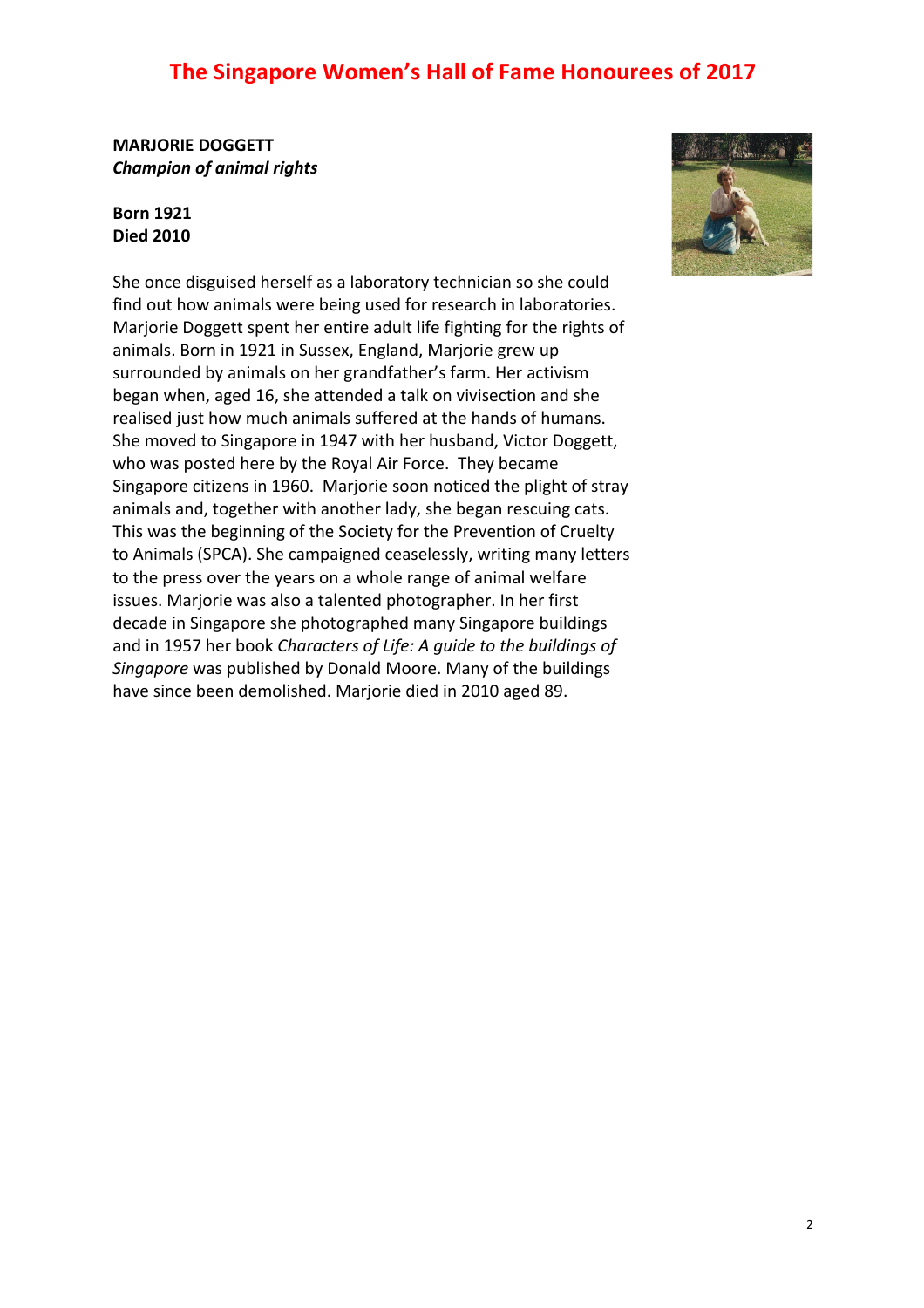**AISHA AKBAR** *Music teacher, broadcaster, songwriter, author* 

#### **Born 1930 Died 2015**

A generation of schoolchildren grew up listening to her radio programmes and singing the songs she wrote. Aisha Akbar was a music teacher who in the 1950s became a presenter of children's radio programmes. She took to this with gusto, not just presenting programmes but also writing or localising songs such as 'The Satay Man' and 'The Ting Ting Man' which were published in a series of books entitled 'Malaya Sings'. In the 1960s, fearing that traditional Malay folk songs would be lost in time, she spent three years researching the lyrics and tunes of favourites such as 'Rasa Sayang'. This resulted in the book 'Thirty-six best loved songs of Malaysia and Singapore'. Leaving Radio Singapore in 1971, Aisha moved to England where she taught music at a prestigious school, wrote stories for the popular BBC children's TV series Jackanory, was involved in various choirs, and ran a property business. In later life, she developed a strong interest in painting and jewellery making, and volunteered at an ethnic centre where she spent time with the elderly who were lonely and could not speak much English. Aisha died in 2015 aged 84.

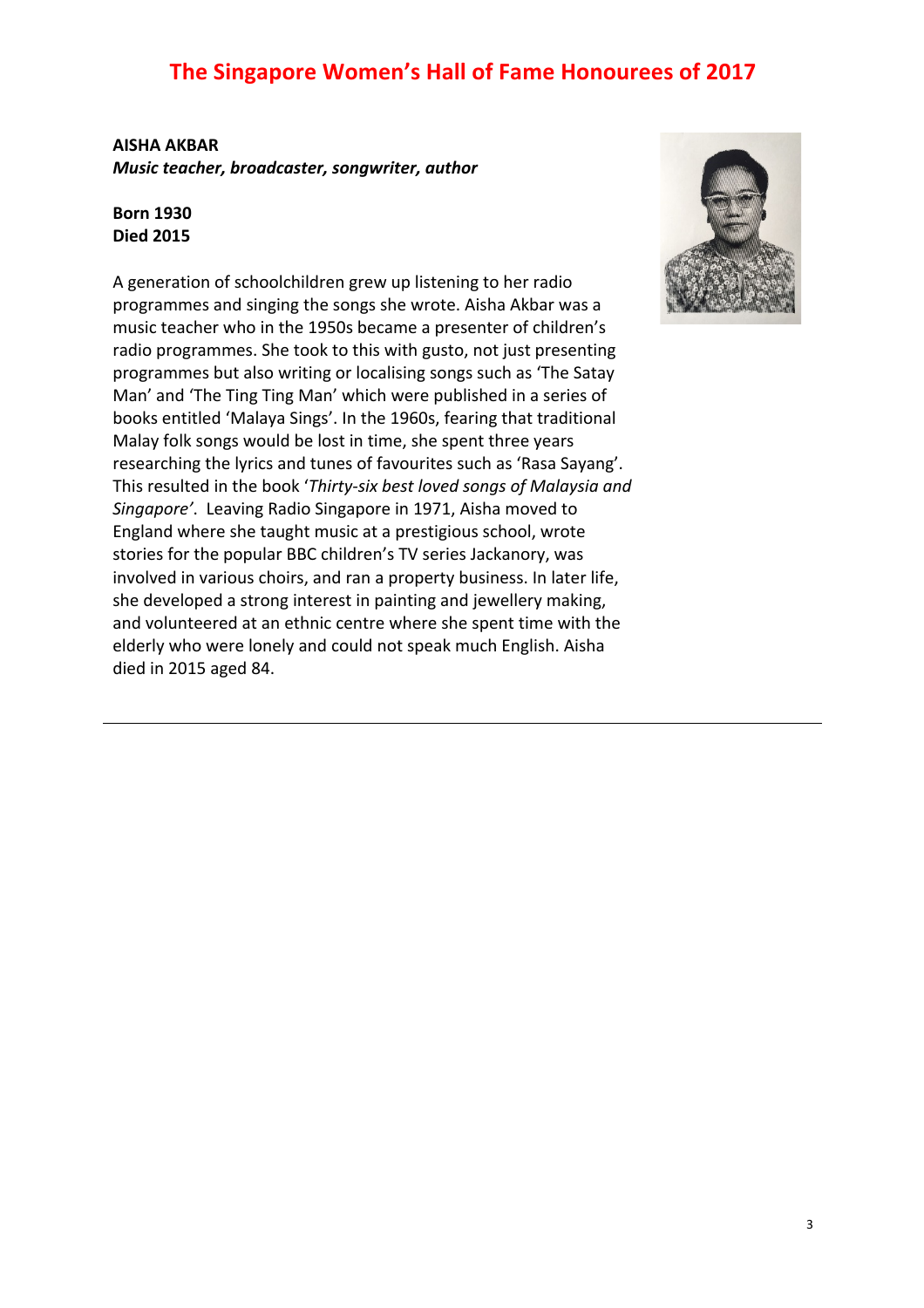## **WONG-LEE SIOK TIN** *Standard setter for Singapore's broadcast journalists*

#### **Born 1938 Died 1993**

Wong-Lee Siok Tin devoted her life to broadcasting. Joining the Ministry of Culture's Department of Broadcasting as a programme assistant in 1961, she became in 1978 the first woman to head the department. Her excellent command of English and her attention to detail set the tone for independent Singapore's early generation of broadcast journalists. After graduating with an honours degree in English from the University of Singapore, Siok Tin was briefly a teacher before she made broadcasting her career. An early assignment was to cover Prime Minister Lee Kuan Yew's first trip to London to negotiate Singapore's independence and merger with Malaya. She impressed Mr Lee with her ability to capture succinctly in her daily reports the key points of the talks, and her understanding of the role of the media in nation-building. She subsequently accompanied him on many of his official trips. When the broadcasting department became the Singapore Broadcasting Corporation in 1980, Siok Tin was first its deputy general manager and then general manager. Audiences were increasingly wanting more from their radio and TV stations. Siok Tin understood this. As much as possible, she gave her staff the leeway to experiment, particularly the Current Affairs team that produced some excellent documentaries. In 1991, when she was 53, Siok Tin retired when she was diagnosed with cancer. She died in 1993.

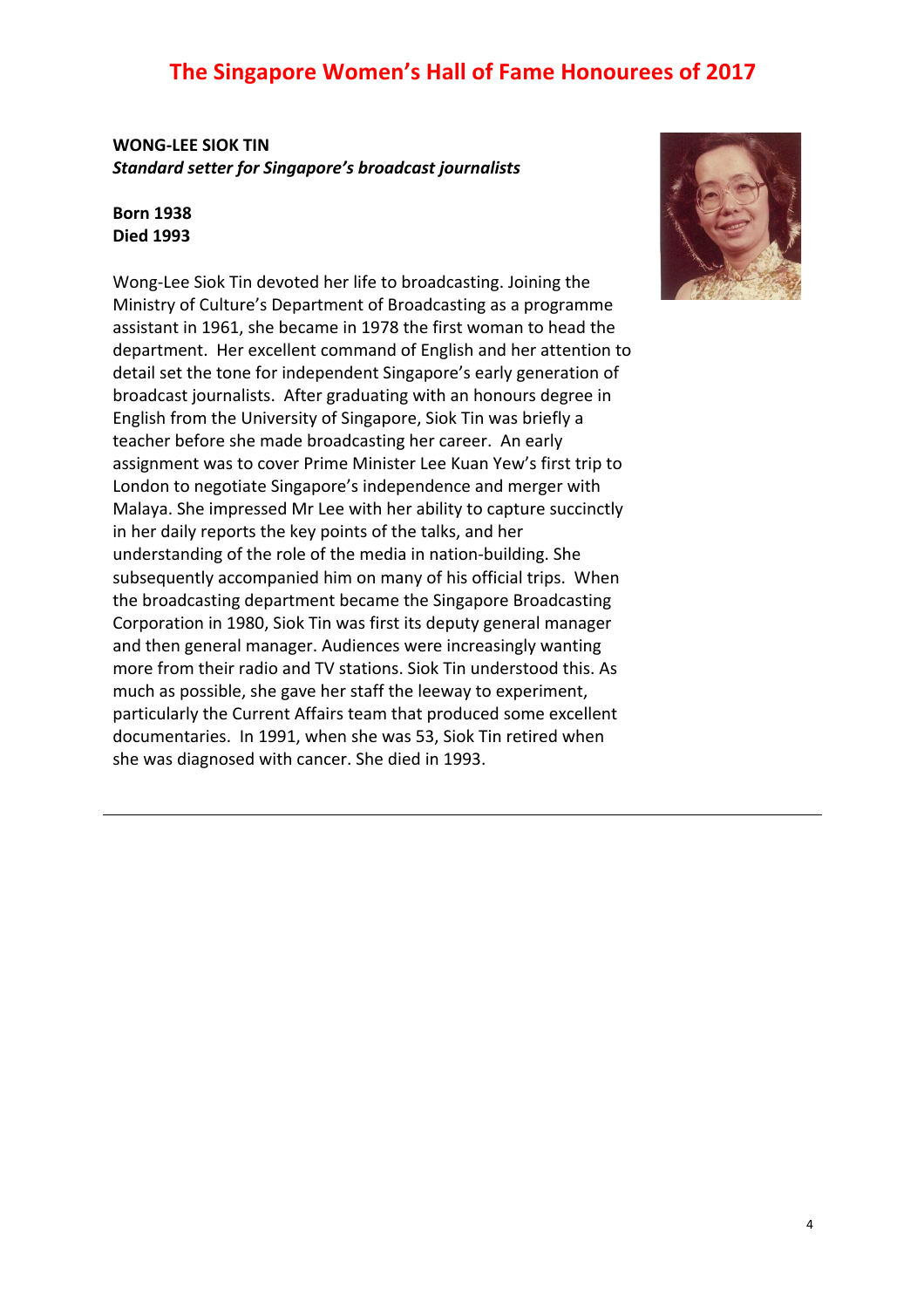**THERESA CHAN POH LIN The Helen Keller of Southeast Asia** 

#### **Born 1943 Died 2016**



Theresa Chan Poh Lin lost first her hearing and then her sight to meningitis when she was in her early teens. When her parents, a hawker and a waiter, were at work she sat by herself in the tiny cubicle that was the family's home in Sago Lane, Chinatown. Life offered nothing but darkness and despair. Then a social worker referred her to the Singapore School for the Blind. Theresa rapidly learnt Braille and fingerspelling, and she read the autobiography of famed American deaf-blind author and activist Helen Keller. In 1960 Theresa was admitted to the Perkins School for the Blind in the United States. She excelled at mathematics and took part in many sports. Theresa spent 13 years in the US, and visited many other countries during that time. In 1973 she returned to Singapore and, until 1990, was a teacher at the School for the Blind. In 2005 Theresa starred in Singapore film-maker Eric Khoo's movie, Be with Me, which was based on her life. In April 2016, she was diagnosed with advanced lung cancer but refused treatment. She told The Straits Times: "I hope people will remember me, and remember that whatever their disabilities, they should have hope and not be unhappy and discouraged." Theresa died in June 2016, a month before her 73rd birthday.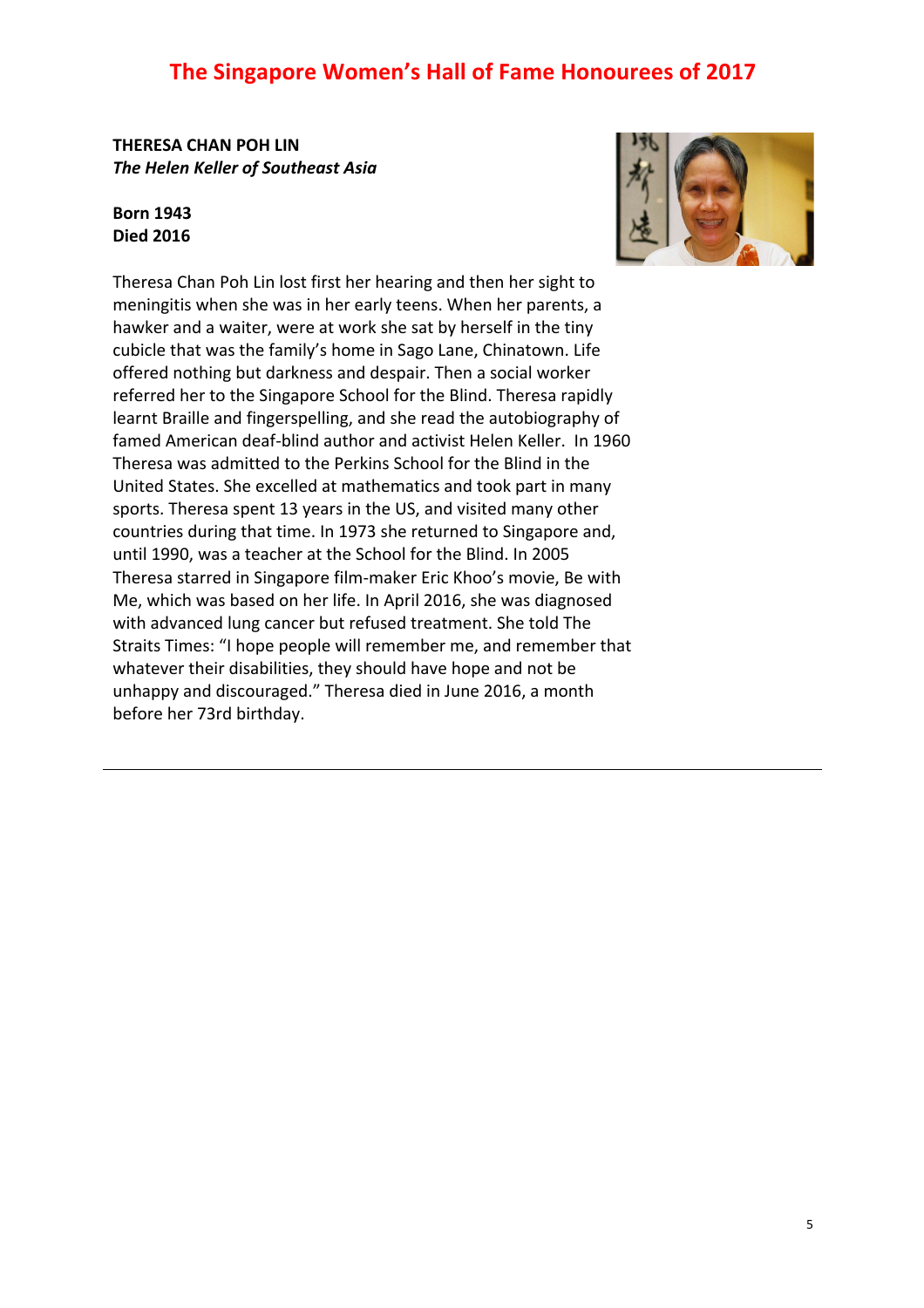#### **ANITA SARAWAK** *Entertainer extraordinaire*

#### **Born 1952**

She's been described as a singing cyclone, a consummate entertainer, and Singapore's singing ambassador. A household name in Singapore when she was barely out of her teens, Anita Sarawak was one of the first Asian performers to make it in the United States. She was born in 1952 into show business. Her father was the actor, director and producer S Roomai Nor and her mother the actress Siput Sarawak. Anita appeared in her first film when she was 14. But it was singing that was her forte. Her first professional gig was at a Chinese restaurant where she sang Mandarin and Chinese-dialect songs. She went on to perform at top venues such as the Neptune Theatre Restaurant and Singapore Hilton Hotel, drawing capacity crowds with her sultry vocals, energetic dancing, and engaging stage banter. In 1985, when a Las Vegas nightclub offered her a contract, she jumped at the chance to chart a career in the United States. She performed in Las Vegas for 18 years, with her talent, drive and professionalism securing her a long-running contract with Caesar's Palace. Returning to Singapore and Malaysia in the early 2000s, she turned to television, appearing in variety and comedy programmes and hosting talk shows. In 2013 she returned to Las Vegas where she has kept a low profile.